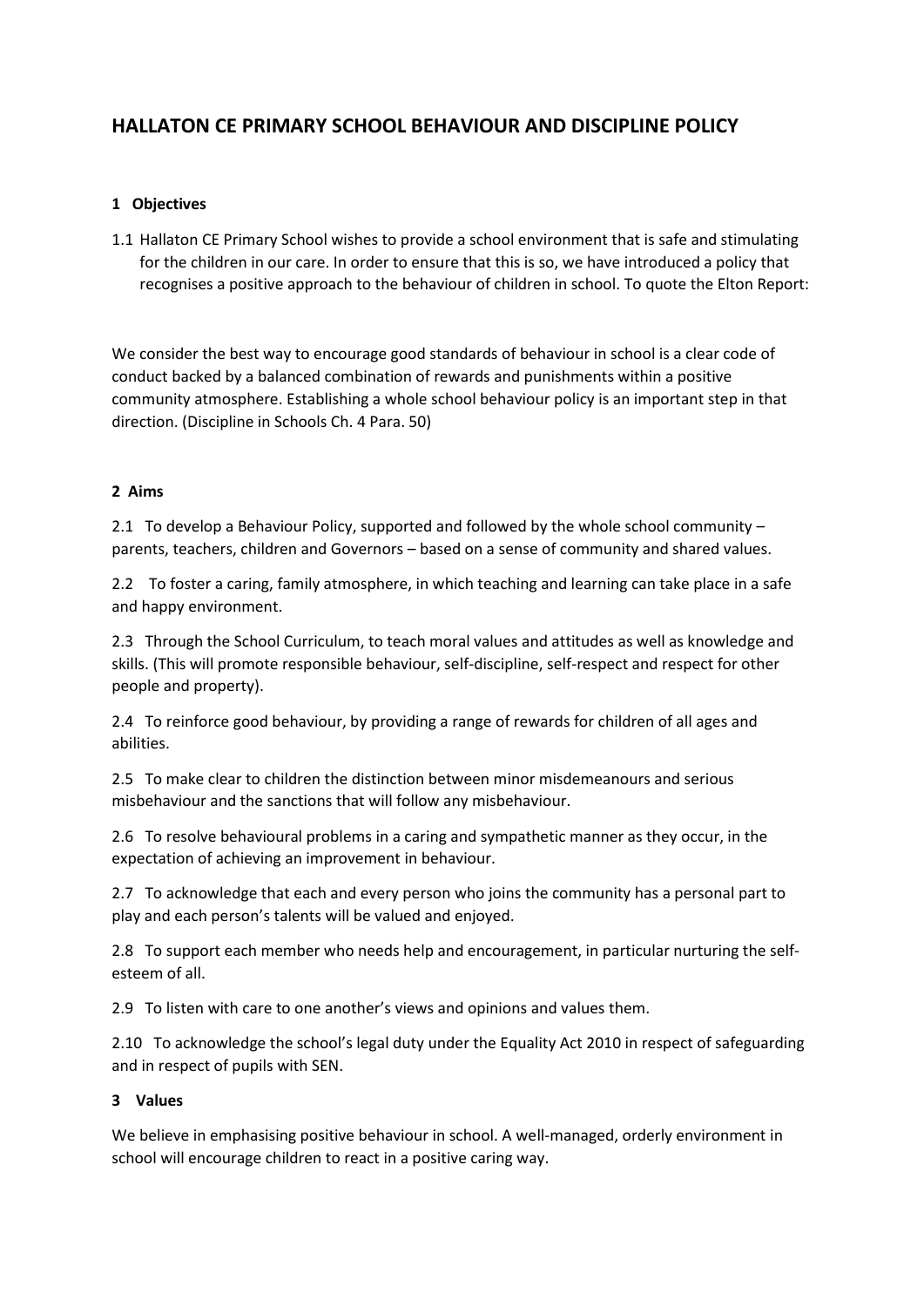## **4 Golden Rules and Class Rules**

4.1 Each class has responsibility for drawing up their own set of Class Rules. Class Rules compliment the Golden Rules that apply across the school (see Appendix A). Golden cards can be awarded by all staff to recognise good behaviour. Rewards for positive behaviour vary across classes.

## **5 Encouraging Good Behaviour**

5.1 We must be aware of the importance of encouraging appropriate behaviour in school, and also of the different ways this can be achieved.

5.2 The ethos or climate of the school as a whole is central to establishing and maintaining high standards of behaviour. The HMI report Good behaviour and discipline in school emphasises the part played in this by the example set by teachers and other adults: "Where teachers are seen by pupils to work hard, to put themselves out in the interests of pupils, to have high standards, to co-operate successfully and to treat each other courteously, these same attitudes flourish more readily among pupils themselves…. where teachers insist, firmly but fairly, on hard work and commitment from pupils, and on high standards of behaviour, they are more likely to obtain them." (Paragraph 53)

5.3 We try to encourage good behaviour through the use of praise. Praise should be used to celebrate and reinforce good behaviour. Praise can be given in formal and informal ways, in public and in private, for maintenance of good standards as well as for particular achievements. Most children respond to a positive approach where their efforts are acknowledged and make considerable efforts to improve their work and, when necessary, their behaviour.

# **6 Misdemeanours**

6.1 Minor breaches of discipline are usually dealt with by the class teacher, in a caring, supportive and fair manner, having regard to the age of the child.

6.2 Each case is treated individually. Generally, children are reminded that they are responsible for their own actions and that breaking rules has consequences.

6.3 Our sanctions include: • Warning • Reminder • Yellow Card • Red Card

6.4 If the unacceptable behaviour is persistent or recurring, parents become involved. Children might then be placed on a daily or weekly report system, with parents' support, to monitor their behaviour.

6.5 Major breaches of discipline such as physical assault, deliberate damage to property or stealing are extremely rare at Hallaton CE Primary School and it is the duty of the Headteacher to deal with it promptly.

# **7 Procedures for Dealing with Major Breaches of Discipline**

An oral warning by the Headteacher concerning future conduct.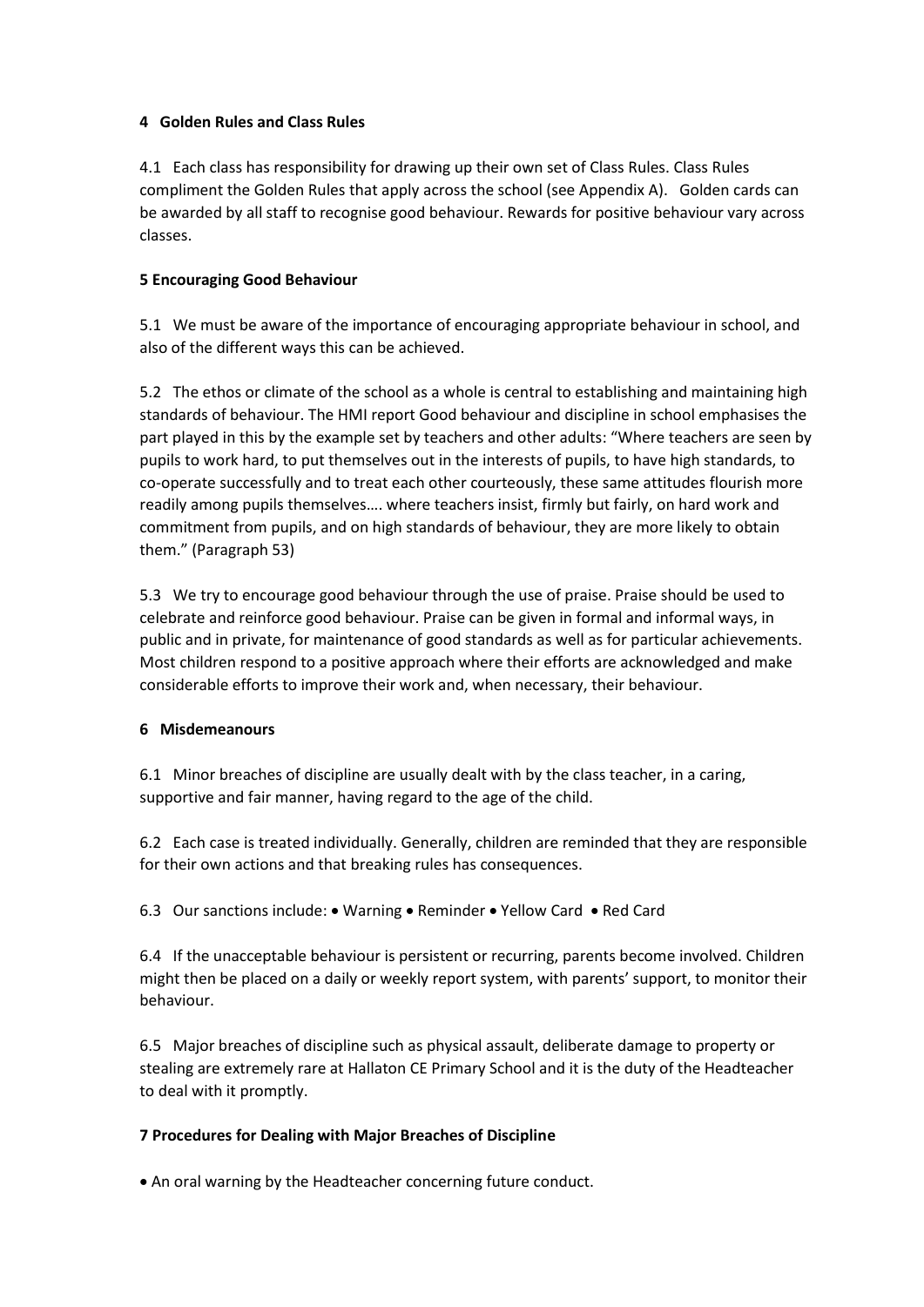Withdrawal from the classroom for part or rest of the day.

 A meeting with parents to inform them of their child's unacceptable behaviour and strategies for moving forward.

 A meeting with parents, at which a warning is given about further sanctions, unless there is an improvement in the child's behaviour

 If the problem is severe or recurring, exclusion procedures are implemented – after consultation with the Governing Body.

A case conference with parents and support agencies

Permanent exclusion, after consultation with the Governing Body and the LA.

 Parents have the right of appeal to the Governing Body against any decision to exclude their child.

 The school may carry out a Risk Assessment of Challenging Behaviour. NB: A particularly serious problem could result in suspending the normal procedure and a child being taken home straight away.

#### **8 Playtimes**

8.1 At playtimes we expect that the same rules will apply as during the rest of the school day, and that children will respond to the supervision of the lunchtime supervisors. Lunchtime supervisors should be treated with the same respect as other adults in the school.

#### **9 Role of Parents**

9.1 Parents can help by recognising that an effective School Behaviour Policy requires close cooperation between parents, teachers and children. Parents should discuss the school rules with their child, emphasising that they support the rules. Parents will be encouraged to sign the school's home/school agreement – see Appendix B.

9.2 Attending Parents' Evenings and parents' functions and by developing informal contacts with school helps to reinforce their support for the Policy. Learning and teaching cannot take place without sound discipline and parents should recognise that staff will deal with behaviour problems patiently and positively.

#### **10 Care and Control of Children**

10.1 Staff have a responsibility to provide interesting, challenging and well-paced lessons that motivate and engage the interest of pupils.

10.2 Staff should always promote good behaviour through praise.

10.3 If there is a need for sanctions, the following may be invoked, depending on circumstances:

- redirect to another activity
- $\bullet$  talk to the child discuss what has happened
- discussion in groups or whole class move the child from the group to work on his/her own
- repeat work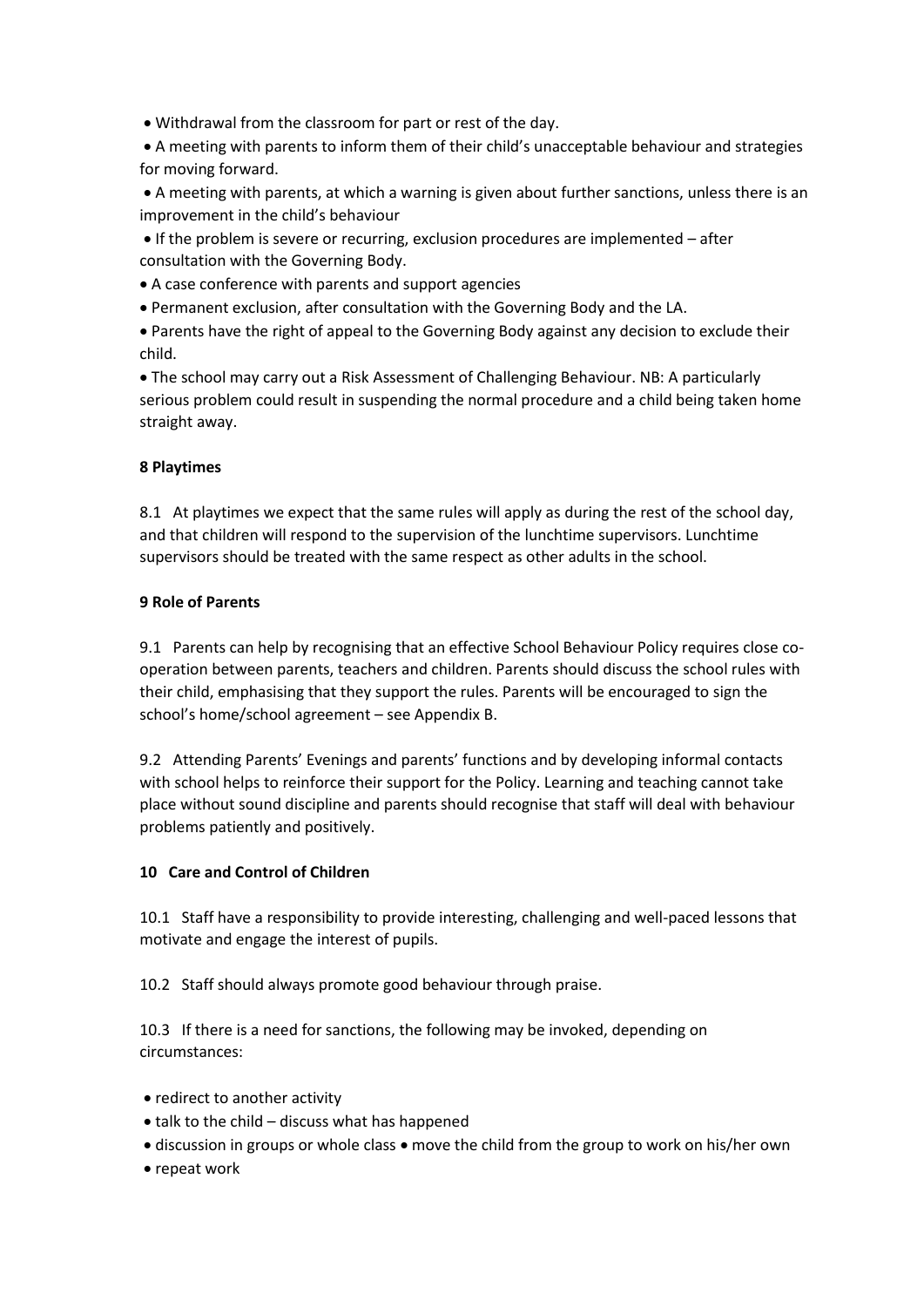- miss break time ( but must be supervised)
- remove child from the class place with Headteacher or in another class
- parental involvement
- daily report

#### **11 Preventative Strategies**

11.1 See sanctions above.

#### **12 Behaviour Modification**

12.1 At Hallaton CE Primary School, the majority of children behave well. There are, however, occasions when individual children exhibit behaviour that is unacceptable. As part of our working practice all staff use behaviour modification strategies to change an individual child's behaviour.

12.2 Each child is unique, so we investigate the cause of the misbehaviour and apply an appropriate remedy.

12.3 Various methods are used to reinforce positive behaviour:

- change in classroom organisation
- using different resources

 using Pupil Outcome Plans, whereby small steps are devised for the child e.g. sitting on chair for a given length of time

- commenting on a child's good behaviour to other children/other classes
- showing achievements in Assembly
- involving parents at an early stage to co-operate on an action plan.
- circle time/RSHE lessons

12.4 By using a positive system of rewards and reinforcing good behaviour, Hallaton CE Primary School fosters children's positive self-esteem.

#### **13 The Law**

13.1 The law states that teachers' powers to discipline include the power to discipline pupils even when they are not at school or in the charge of a member of staff. The sanctions that apply are that teachers have the power to confiscate a pupil's property.

13.2 Malicious accusations against school staff made by a pupil will result in disciplinary procedures.

13.3 Reasonable force may be used on the occasions where it would prevent pupils committing an offence, injuring themselves or others, damaging property and to maintain good order and discipline in the classroom.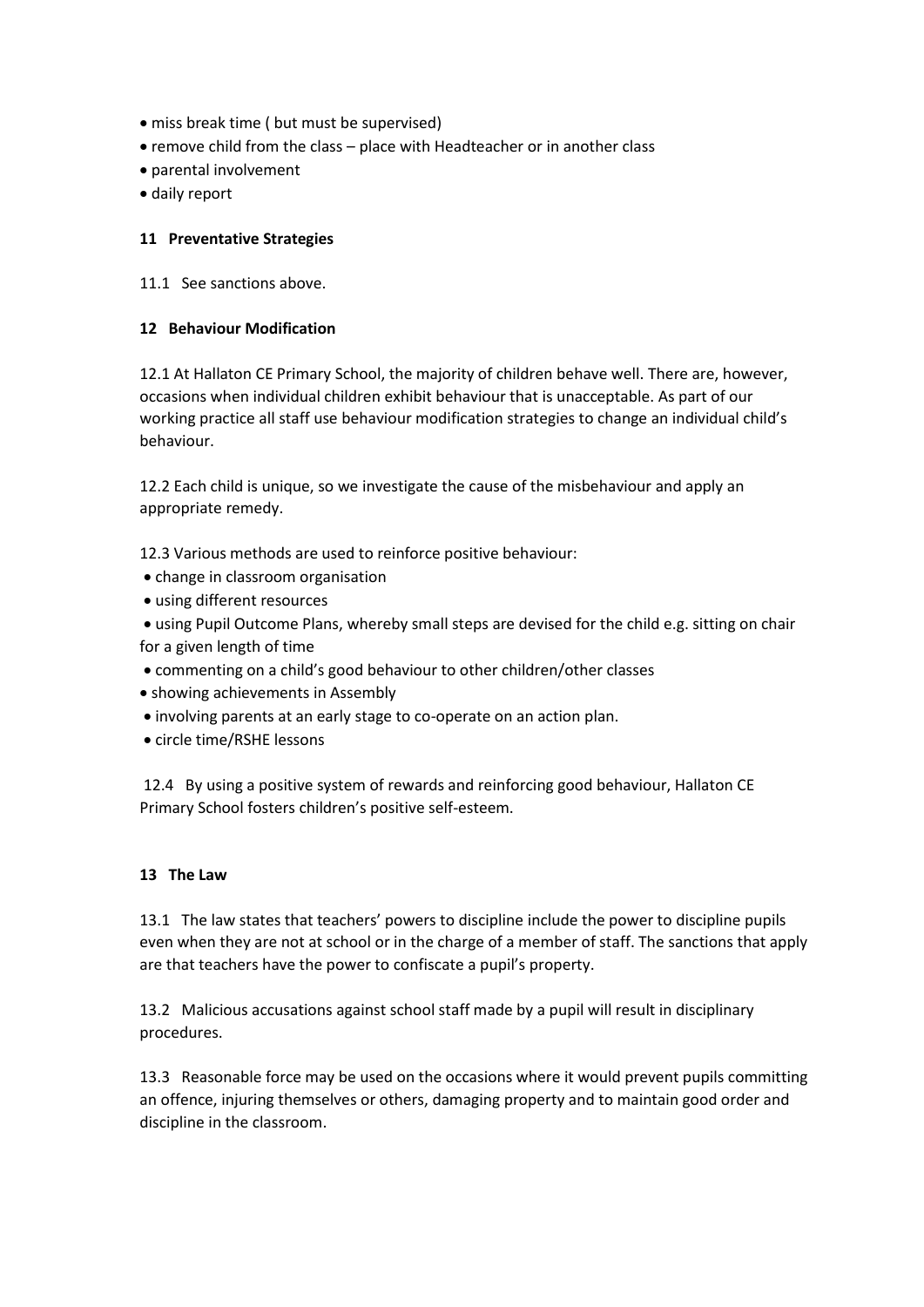The Governors of Hallaton CE Primary School have formally adopted this policy. The Headteacher and Governors will review it two years from the date below.

Signed…………………………………………………………………………………..

Last Review November 2021

Next Review November 2023